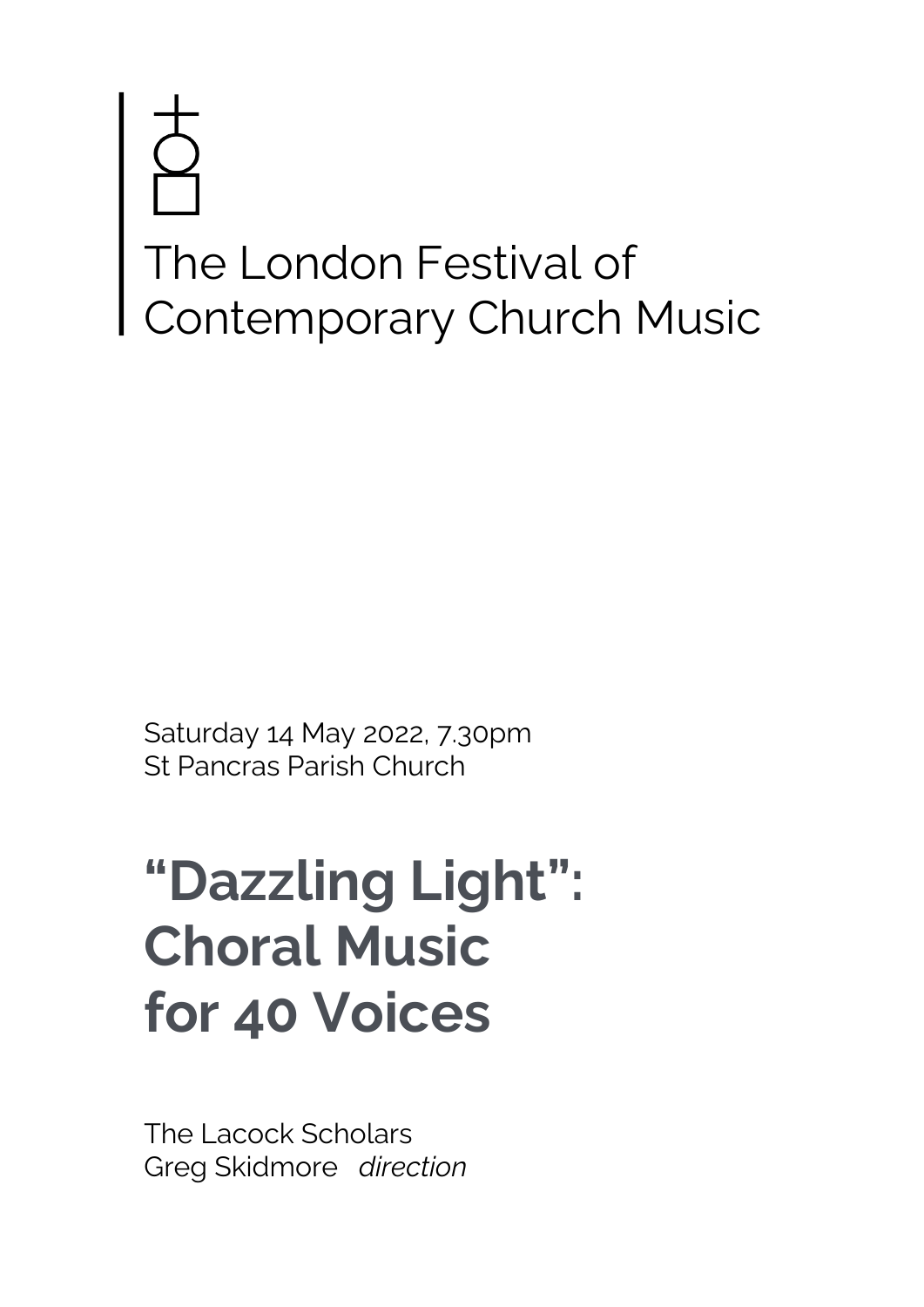# Programme

| Johannes Ockeghem   | Deo gratias                                                                                                                   |
|---------------------|-------------------------------------------------------------------------------------------------------------------------------|
| Alessandro Striggio | Ecce beatam lucem                                                                                                             |
| Gabriel Jackson     | Sanctum est verum lumen                                                                                                       |
| Alec Roth           | Earthrise<br><i>i.</i> O oriens<br>ii. Quid est homo?<br>iii. Ecce, O ecce<br>iv. Audite haec, omnes gentes<br>v. O sapientia |
| David Bednall       | Lux orta est iusto                                                                                                            |
| Thomas Tallis       | Spem in alium                                                                                                                 |

It is difficult to overstate the impact that Thomas Tallis' 40-part motet *Spem in alium* has had on choral music, and especially choral music in England, in the roughly 450 years since it was first performed. It is, of course, no wonder: the technical feat of writing music for 40 separate voice parts alone is so easily understood as something of note, something unique and exciting, that for choirs that are able to perform it, it represents an obvious – and worthy – opportunity to "make a big splash." Add to that the fact that *Spem in alium* is also very beautiful and powerful to listen to, leaving audiences mesmerised and awed in equal measure, and it's easy to understand how this piece has attained its iconic status. However, realising the tantalising prospect of performing such a wonderful piece in a concert that is undeniably a big event, presents some unavoidable practical problems.

Chief among these, for chamber choirs and consorts in particular, is finding 40 singers who are comfortable singing a very complicated piece of polyphonic counterpart on their own. Once this unenviable task has been completed it is perhaps no surprise that music directors and administrators the world over might exclaim: "… and all that work for *just one piece*?" Thus is born the 40-part modern commission! The phenomenon of the *Spem in alium* "companion" work is now a relatively well known genre in choral composition – albeit still a daunting challenge for any composer.

Tonight's programme doesn't contain all of the modern 40-part pieces in existence. (Robin Walker's *I have thee by the hand, O Man* is definitely worth a listen, for instance.) Our programme doesn't even include all of the 40-part pieces from the 16<sup>th</sup> century! There is a relatively well-known story, backed up by documentary evidence, that it was Alessandro Striggio who first wrote a 40-part piece of music. (He may have written more than one, and he definitely wrote a complete mass setting for 40 voices, including a final Agnus Dei which expands to 60 parts.) The mass and motet were likely performed together at the lavish wedding of a Medici prince in 1565.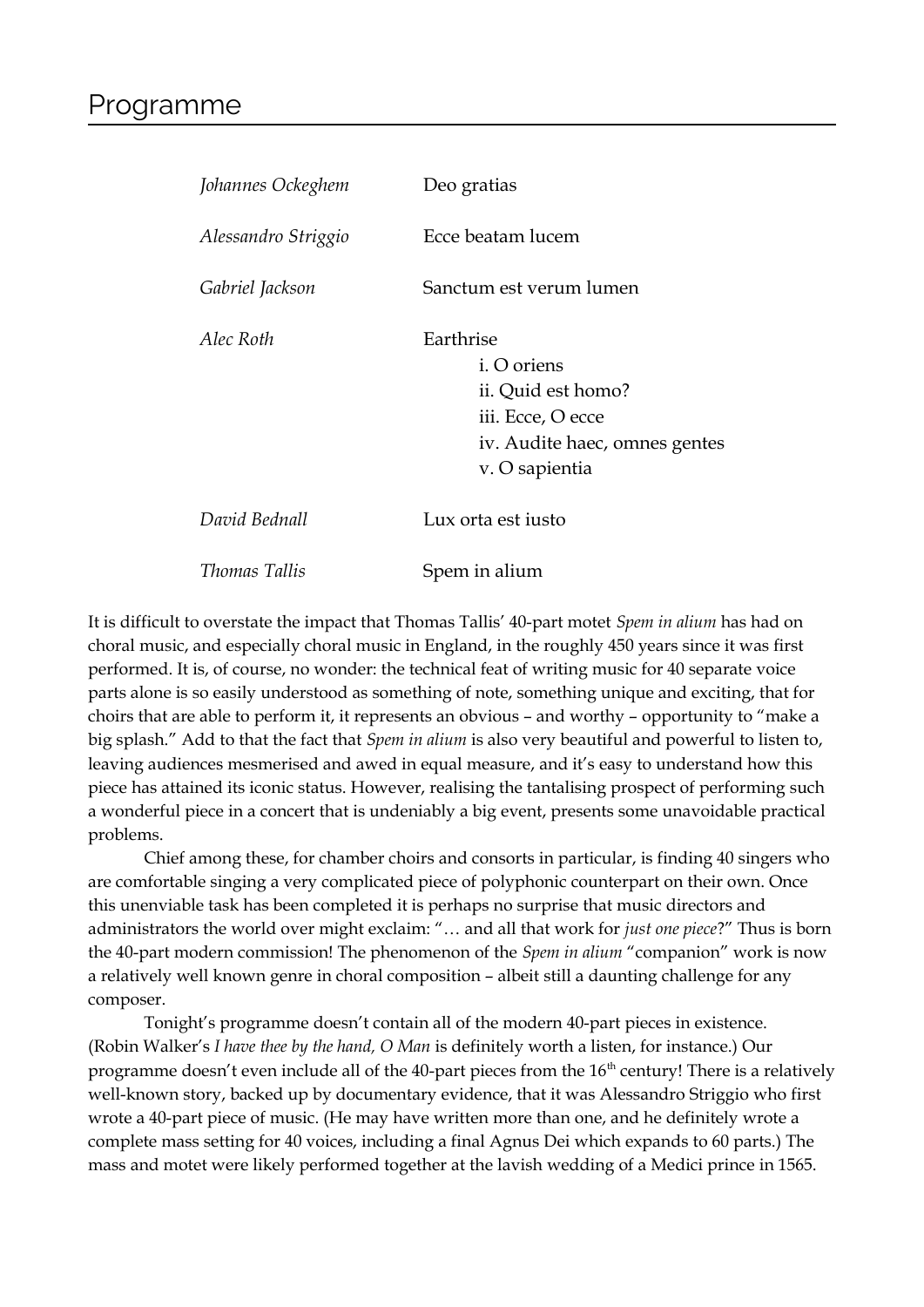Striggio visited England in 1567 and one of these 40-part works was performed in London as part of that visit. A nobleman remarked on how wonderful it was and wondered "whether none of our Englishmen could set as good a song." Tallis rose to the challenge, and so began the competitive relationship between Striggio's *Ecce beatam lucem* and Tallis' *Spem in alium* much enjoyed and discussed by many a choral singer over drinks after a concert. A few other large-scale works from the Renaissance also deserve honourable mention: Josquin des Prez's 24-part canon *Qui habitat* is one, as is Johannes Ockeghem's *Deo gratias*. This piece was intended as a canon for 36 voices, but the flexible nature of its construction (as essentially four canonic melodies that can be sung simultaneously) means it's possible to deconstruct it slightly into separate sections, as in tonight's performance. It is difficult to put these canonic works in the same league as the Striggio and Tallis pieces, however, as the latter are fully through-composed works of counterpoint rather than simple canons.

Of the contemporary "companion" works to *Spem in alium*, both Gabriel Jackson's *Sanctum est verum lumen* and Alec Roth's *Earthrise* were commissioned by the Birmingham-based choir Ex Cathedra. The Jackson received its first performance in 2005, marking the 500th anniversary of Tallis' birth. *Earthrise* was written in 2009 to celebrate both Ex Cathedra's 40th anniversary and 40 years since the Apollo moon landings. Musically, the two pieces could not be more different. *Sanctum est verum lumen* is heavily influenced by both the canonic practices of Ockeghem and Josquin but also by *Spem in alium* itself, the opening phrase of which is an obvious homage. Jackson uses the same compositional devices as Tallis: block chords, polychoral effects, and through-composed counterpoint while also adding some more modern passages of aleatoric writing and manipulation of dynamics. *Earthrise*, in contrast, is a 25-minute choral cantata written on a grand scale. Its text is drawn primarily from the biblical psalms and evokes images of the grandeur of nature and of the heavens, and the place of humanity within this awe-inspiring context. "Earthrise" is the title of astronaut William Anders' famous photograph of the planet Earth taken from lunar orbit during the Apollo 8 mission in 1968.

The most recent piece on tonight's programme is David Bednall's delightful and energetic *Lux orta est justo* which was written in 2015. It is influenced by both *Spem in alium* and Jackson's *Sanctum est verum lumen*. (It is interesting to see chains of influence forming within these 40-part "companion" pieces.) Bednall's work deserves special attention because it is *not* crafted on a massive scale, making the corralling of 40 voices even more of a challenge; instead, Bednall has created a piece of extraordinary joy and lightness that doesn't become ponderous or lose its way. It is a complete joy to sing.

One final note about the title of tonight's programme, "Dazzling Light". The only piece which doesn't make use of light imagery in its text is actually *Spem in alium*! Starting with *Ecce beatam lucem* ("Behold, the blessed light") – which includes passages like "The dazzling splendour of the sun is matched by you, the moon, and by the stars shining brightly in their great glory" – this theme of light continues in both the Jackson and Bednall pieces. Jackson's *Sanctum est verum lumen* sets an antiphon for the Feast of All Saints that choral fans may recognise in its English translation: "Holy is the true light and passing wonderful." Bednall took his text from Psalm 96 and the famous mediaeval hymn *O splendor paternae gloriae* and it contains some wonderful poetry: "Light of light and source of light, day lightening day." Alec Roth's carefully chosen text also references light along with its heavy use of the imagery of the heavens in such phrases as "… brightness of light everlasting and sun of justice: come and illumine those who sit in darkness and the shadow of death."

*Programme note by Greg Skidmore*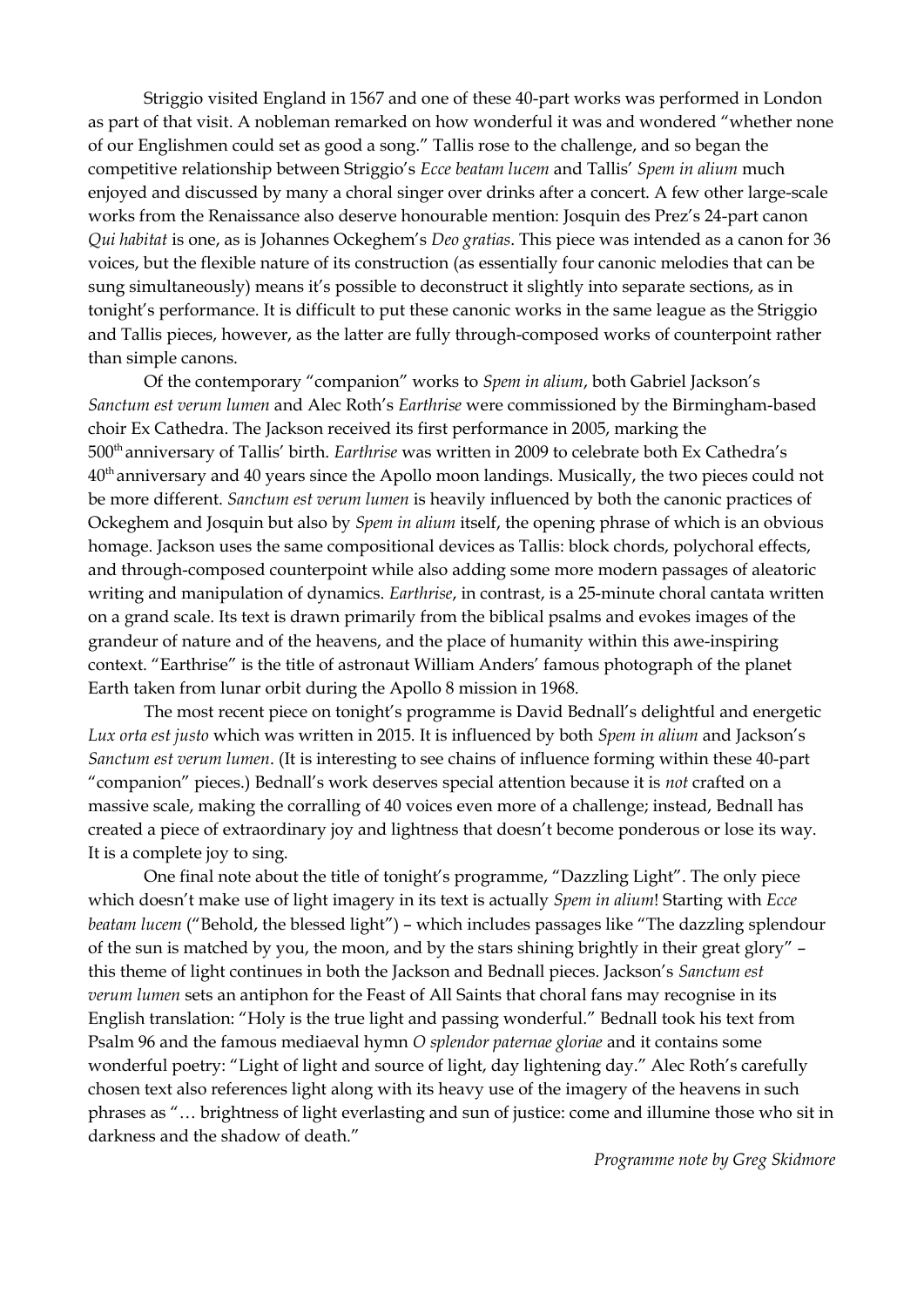#### **Deo gratias.**

#### **Ecce beatam lucem,**

ecce bonum sempiternum, Vos turba electa celebrate Jehovam eiusque natum aequalem Patri deitatis splendorem. Virtus Alma et maiestas passim cernenda adest. Quantum decoris illustri in sole quam venusta es luna, quam multo clar'honore sidera fulgent. Quam pulcra quaequ'in orbe! O quam perennis esca tam sanctas mentes pascit! praesto gratia et amor, praesta nec novum; praesto est fons perpes vitae. Hic Patriarchae cum Prophetis, hic David, Rex David ille vates, cantans sonans adhuc aeternum Deum. O mel et dulce nectar, O fortunatam sedem! Haec voluptas, haec quies, haec meta, hic scopus Nos hinc attrahunt recta in paradisum.

#### **Sanctum est verum lumen**

et admirabilem ministrans lucem his qui permanserunt in agone certaminis, recipient a Christo splendorem sempiternum in quo assidue felices laetantur.

#### **Earthrise**

**i. O oriens**, splendor lucis aeternae et sol iustitiae: veni et illumina sedentes in tenebris et umbra mortis.

**ii. Quid est homo** quod memor es eius? Aut filius hominis quoniam visitas eum? Constituisti eum super opera manuum tuarum; omnia subiecisti sub pedibus eius. Ad silicem extendit manum suam; subvertit a radicibus montes. In petris rivos excidit: et omne pretiosum vidit oculus eius. Profunda quoque fluviorum scrutatus est; et abscondita produxit in lucem. Sapientia vero ubi invenitur? Et quis est locus intelligentiae?

#### *Thanks be to God.*

*Behold the blessed light, behold eternal goodness, you throng of the elect, praise Jehova and His Son who is equal to the Father; praise the splendour of the deity. Benign power and majesty are seen everywhere. The dazzling splendour of the sun is matched by you, the moon, and by the stars shining brightly in their great glory. How beautiful is all creation! O how such eternal nourishment feeds holy minds! Mercy and love are here, and always have been; here is the eternal fount of life. Here the Patriarchs and Prophets, here David, King David the bard, singing and playing instruments still praise eternal God. O honey and sweet nectar, O blessed place! This delight, this peace, this goal, this mark draw us from here directly to paradise.*

*Holy is the true light and passing wonderful, lending radiance to them that endured in the heat of the conflict, from Christ they inherit a home of unfading splendour, wherein they rejoice with gladness evermore.*

*O you who rise, brightness of eternal light and sun of justice: come and illumine those who are in darkness and the shadow of death.*

*What is man that you are mindful of him? Or the son of man that you visit him? You have set him in dominion over the works of your hands; all things you have subjected under his feet. To the hard rock he stretches out his hand; he overturns the mountains by their roots. In the rocks he cuts out channels; and every precious thing is sought out by his eye. The deeps of the rivers he also searches; and hidden things he brings to light. But where shall wisdom truly be found? And where is the place of discernment?*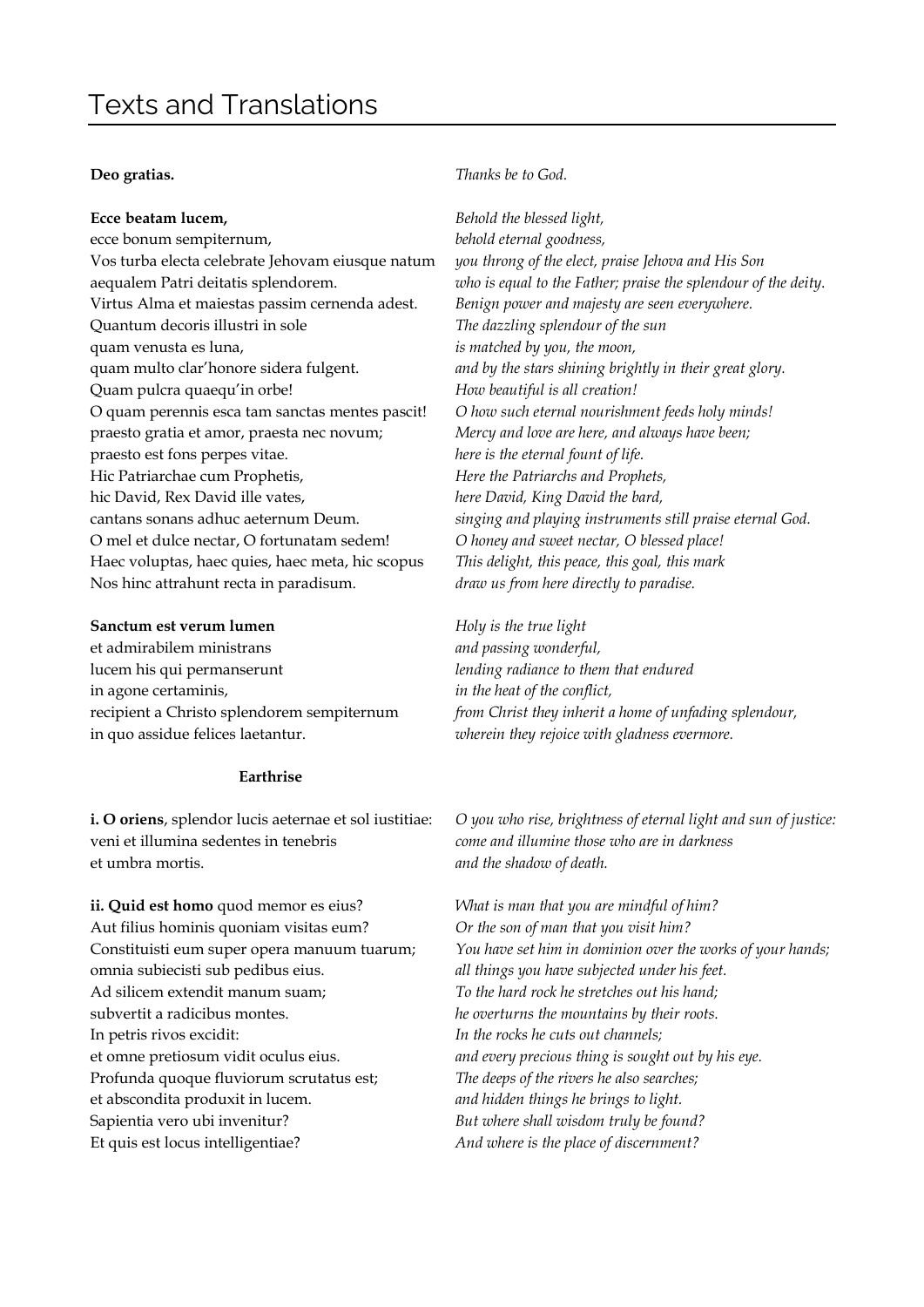**iii. Ecce, O ecce!** Levate in excelsum oculos vestros et videte; quis creavit haec? Quis mensus est pugillo aquas? Et caelos palmo ponderavit? Quis adpendit tribus digitis molem terrae? Qui sedet super gyrum terrae; et habitatores eius sunt quasi lucustae. Qui extendit velut nihilum caelos; et expandit eos sicut tabernaculum ad inhabitandum. Qui dat secretorum scrutatores quasi non sint; iudices terrae velut inane fecit. Ecce gentes quasi stilla situlae. Ecce insulae quasi pulvis exiguus.

#### **iv. Audite haec, omnes gentes;**

auribus percipite, omnes qui habitatis orbem, quique terriginae, et filii hominum, in unum, dives et pauper. Os meum loquetur sapientiam, et meditatio cordis mei prudentiam. Dominus sapientia fundavit terram; stabilivit caelos prudentia. Sapientia illius eruperunt abyssi, et nubes rore concrescunt. Fili mi, ne effluant haec ab oculis tuis; custodi legem atque consilium, Et erit vita animae tuae, et gratia faucibus tuis. Tunc ambulabis fiducialiter in via tua, et pes tuus non inpinget. Beatus homo qui invenit sapientiam, et qui affluit prudentia. Melior est adquisitio eius negotiatione argenti; et auro primo fructus eius. Pretiosior est cunctis opibus; et omnia quae desiderantur huic non valent conparari. Longitudo dierum in dextera eius; in sinistra illius divitiae et gloria. Viae eius viae pulchrae; et omnes semitae illius pacificae. Lignum vitae est his qui adprehenderint eam; et qui tenuerit eam beatus.

**v. O sapientia**, quae ex ore altissimi prodisti, attingens a fine usque ad finem, fortiter suaviter disponensque omnia: veni ad docendum nos viam prudentiae.

*Look, O look! Lift up your eyes on high and see; who created these things? Who has measured the waters in the hollow of his hand? And weighed the heavens with his palm? Who has balanced on three fingers the mass of the earth? He that sits above the circle of the earth; and its inhabitants are like locusts. He that stretches out the heavens as nothingness; and spreads them out like a tent to live in. He that makes the searchers of secrets as nothing; the judges of the earth he renders worthless. Look, the nations are like a drop from a bucket. Look, the islands are like fine dust.*

*Hear this, all you nations; pay heed, all you inhabitants of the globe, all you that are earth-born, and you children of men, all as one, rich and poor. My mouth shall speak of wisdom, and the meditation of my heart shall be of understanding. The Lord by wisdom founded the earth; he established the heavens by understanding. By his wisdom the deeps burst forth, and the clouds grow thick with moisture. My child, let not these things escape from your eyes; guard the law and keep good counsel, And they will be life to your soul, and adornment to your neck. Then you will walk securely in your way, and your foot will not stumble. Blessed is the man that finds wisdom, and who is rich in understanding. It is better to acquire her than goods of silver, and better than purest gold is her revenue. She is more precious than great riches; and all that could be desired cannot be compared with her. The length of days is in her right hand; in her left hand, riches and glory. Her ways are ways of beauty; and all her paths are peaceful. A tree of life she is to them that lay hold of her; and those who hold her fast are blessed.*

*O wisdom, which came out of the mouth of the most high, reaching from one end all the way to the other, mightily and graciously ordering all things: come and teach us the way of understanding.*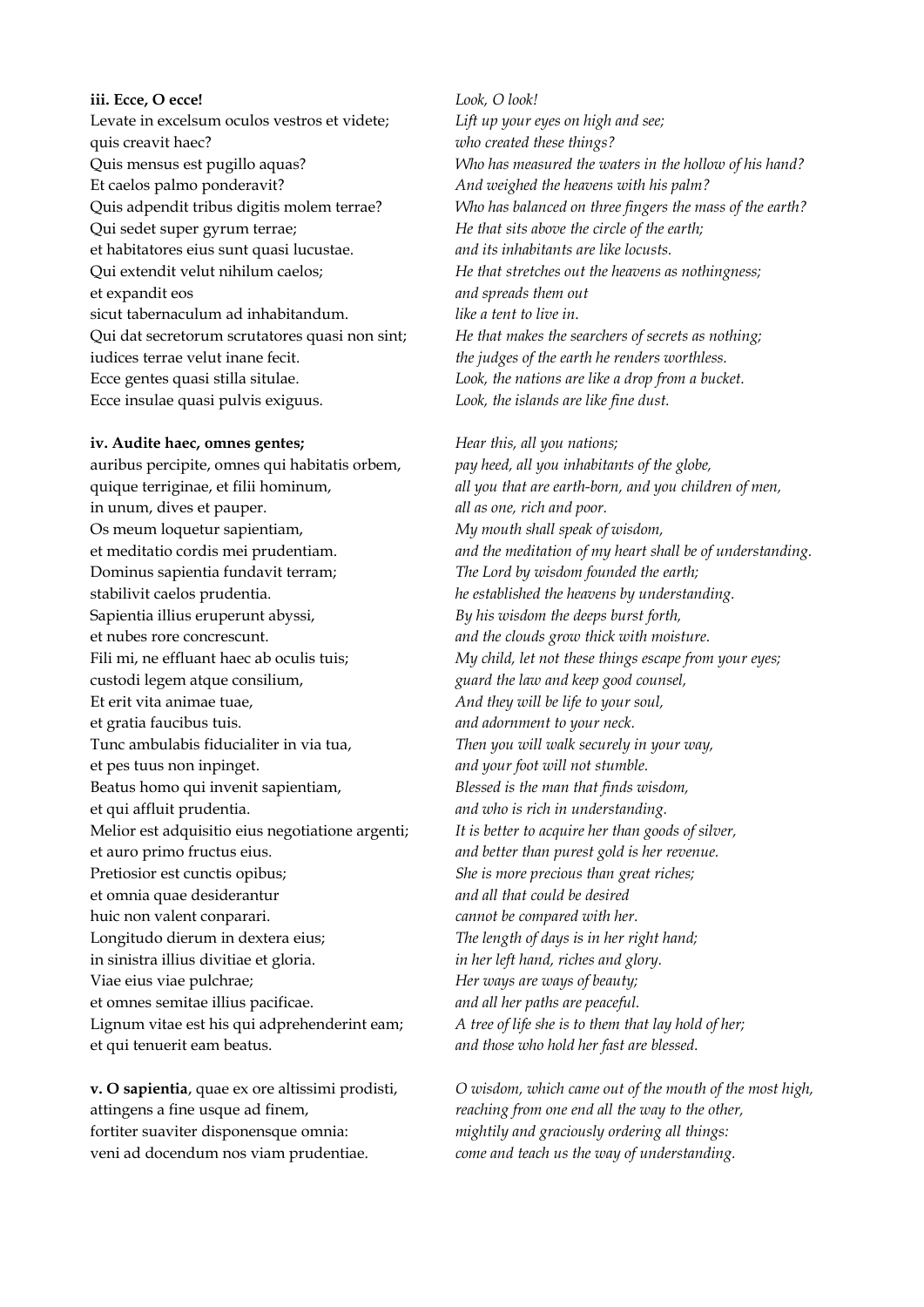**Lux orta est iusto,** et rectis corde laetitia. O splendor paternae gloriae, De luce lucem proferens, Lux lucis et fons luminis, Diem dies illuminans. Alleluia.

**Spem in alium** nunquam habui praeter in te, Deus Israel, qui irasceris et propitius eris, et omnia peccata hominum in tribulatione dimittis. Domine Deus, creator caeli et terrae, respice humilitatem nostram.

*Light has arisen for the just man, and gladness for the upright of heart. O splendour of the Father's light, bringing light out of light, Light of light and source of light, day lightening day. Alleluia.*

*I have never put my hope in any other but in you, God of Israel, who will be angry and yet become again gracious, and who forgives all the sins of man in suffering. Lord God, Creator of heaven and earth, look upon our lowliness.*

# **Biographies**

### The Lacock Scholars

*Soprano* Anna Golitzin Georgie Gulliver Frances Kelly Fiona Meyringer Izzie Palmer Flora Robertson Hannah Sander Catherine Shaw

*Alto* Hana Edwards Rosalind Isaacs Ellie McCowan Theo Normanton Silvia Reseghetti Rachel Singer Madeline Smith Mayuko Tanno

*Tenor* Josh Adams Alastair Carey Ollie Clarke James Cormack Robin Datta David Hoare Jeremy James Clive So

*Baritone* Tom Ashton Leo Benedict T J Callahan Max Cockerill Kieran Cooper Alex Maynard David McNally Graham Roberts

*Bass* Jeremy Cowen Kerry Goettlich Toby Matimong George Nairac Stuart O'Hara Adam Rebick Joachim Sabbat Dan Trott

Founded in 2014, The Lacock Scholars is the United Kingdom's premier amateur consort group. Originally formed of young participants on Lacock Courses, and still retaining a close association with these events, the group is dedicated to small-ensemble, a cappella singing of Renaissance polyphonic music and plainsong.

The Lacock Scholars has found a unique approach in their series of monthly concerts in London, exploring the relationship between concert performance and liturgical observance in partnership with one of London's hidden architectural gems, St Cuthbert's Church in Earl's Court. The ensemble seeks to create unified, holistic experiences for their audiences, free from applause and other interruptions, in which listeners are free to approach the music and architecture on their own terms. Branching out from this base in west London, the group now performs in this unique style throughout the capital and around the country, with highlights including performances at The Brighton Early Music Festival, The Music Room at Gray's Antiques as part of the new Baroque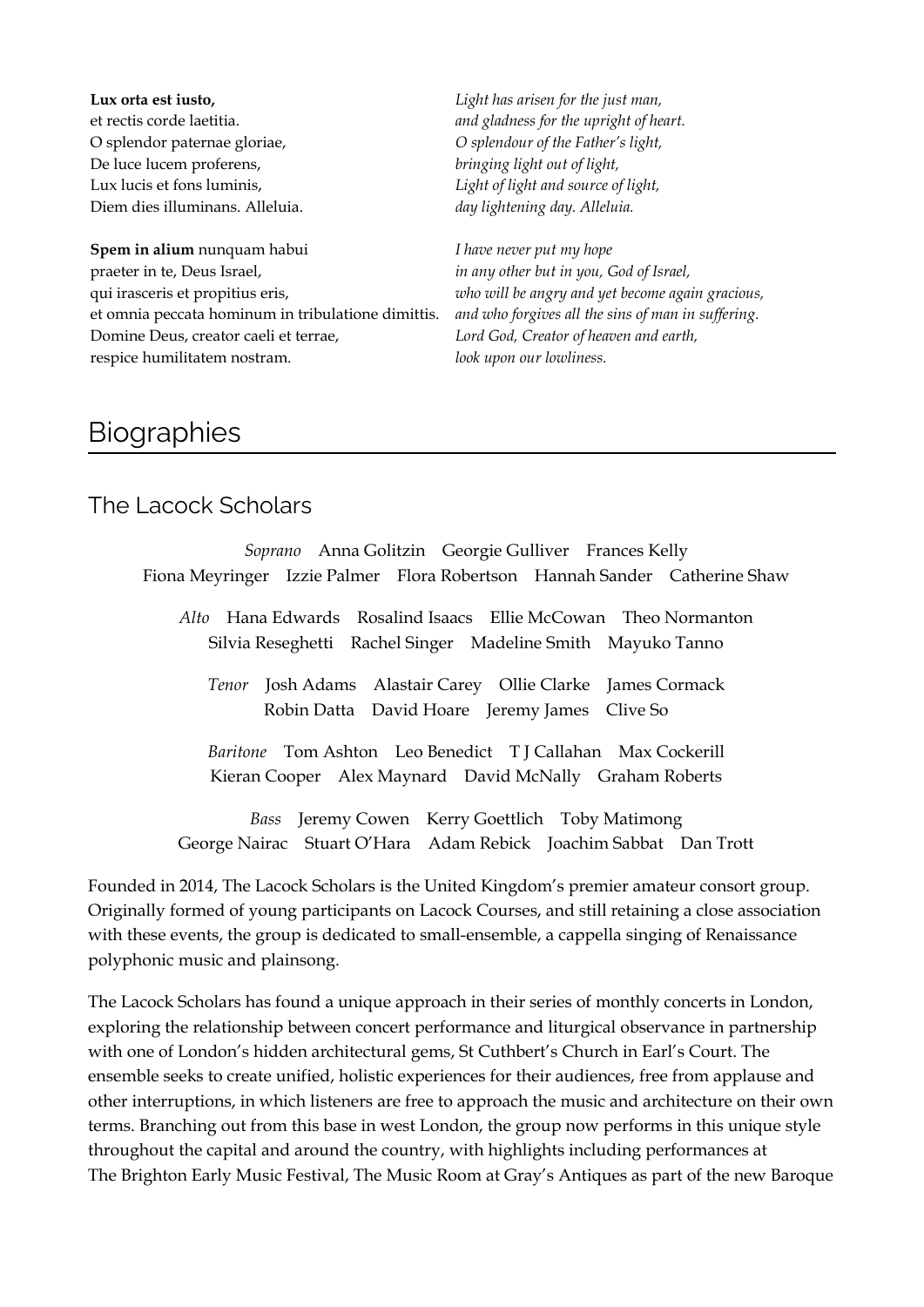Voices series, The Cherubim Youth Music Festival, and performances at Gloucester and Hereford Cathedrals.

The group released a second recording, *In memoriam*, in the autumn of 2018, including Duarte Lobo's *Requiem* for six voices and motets by Josquin, Byrd, Weelkes, and others written as contemporary laments for the great composers of the Renaissance. It is available to stream on Spotify and can be purchased from the group's website, www.lacockscholars.org.

## Greg Skidmore

Born in Canada, Greg Skidmore arrived in England as an undergraduate at Royal Holloway College, University of London. After graduating with First Class Honours in Music, his postgraduate Choral Scholarship at Wells Cathedral lead him to Lay Clerkships at Gloucester Cathedral and Christ Church Cathedral in Oxford. He now lives in London and pursues a varied career as a consort, choral, and solo oratorio singer alongside his burgeoning work as a conductor and workshop leader.

Solo engagements have included working with ballet dancer Carlos Acosta in his *A Classical Farewell* at the Royal Albert Hall; Stravinsky's *Canticum Sacrum* with The City of Birmingham Symphony Orchestra in Symphony Hall, Birmingham; Handel's *Messiah* with The Irish Baroque Orchestra; Purcell's *Ode for St Cecilia's Day* with The Orchestra of the Age of the Enlightenment; Purcell's *Fairy Queen* with The Gabrieli Consort at The Spitalfields Festival in London; Bach's *St. Matthew* and *St. John* Passions, *Mass in B Minor*, and *Christmas Oratorio*, all with Ex Cathedra as part of a long and regular association with the group; Mendelssohn's *Elijah*; Carl Orff's *Carmina Burana*; Monterverdi's 1610 *Vespers* at The Brighton Early Music Festival, and with I Fagiolini and the BBC Singers at the Barbican Centre's Milton Court Concert Hall; and Samuel Barber's *Dover Beach*, for baritone and string quartet, at the Southwell Music Festival and with Ensemble Perpetuo in London. His solo work has taken him to Washington National Cathedral in the United States; the Scuola Grande di San Rocco in Venice; deSingel in Antwerp; Laeiszhalle in Hamburg; Wells, Gloucester, York, and Hereford cathedrals in the UK; and the Queen Elizabeth Hall and St. John's Smith Square in London. His solo recording debut, released in 2011, was as Christus on Ex Cathedra's recording of the Lassus St. Matthew Passion and a recent Ex Cathedra CD release of Alec Roth's oratorio *A Time to Dance* features Greg in a role written for him.

Equally comfortable in choral and consort singing, he has appeared with The Tallis Scholars, The Sixteen, The Cardinall's Musick, I Fagiolini, Tenebrae, The Gabrieli Consort, Alamire, Contrapunctus, The Eric Whitacre Singers, EXAUDI, Collegium Vocale Ghent, Cappella Amsterdam, La Grand Chapelle (Madrid), and the Tafelmusik Baroque Chamber Choir (Toronto), among others. He can be heard on discs released by Decca, Deutsche Grammophon, Harmonia Mundi USA, and others, including Alamire's recent Grammophone Early Music Award winning disc, *The Spy's Choirbook*. In 2015, he featured in I Fagiolini's *Betrayal*, a fully staged, devised presentation of the madrigals and sacred music of Carlo Gesualdo. This year, I Fagiolini tour their recent recording project *Leonardo: Shaping the invisible* extensively in the UK and abroad.

While at Christ Church in Oxford, he began a course of doctoral research in Musicology at the University of Oxford and started his own men's voices consort, I Dedicati. More recently he was